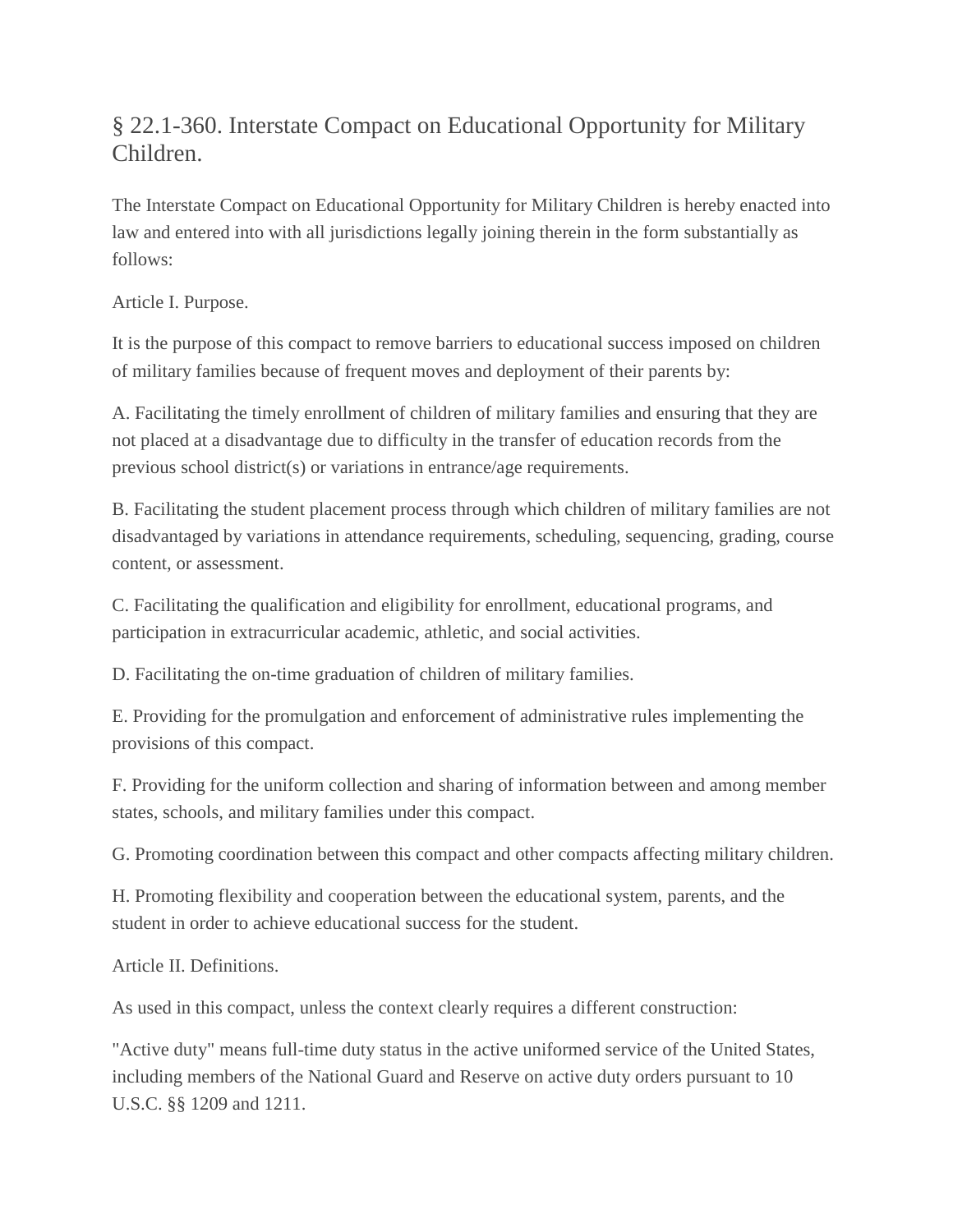"Children of military families" means school-aged children, enrolled in kindergarten through 12th grade, in the household of an active duty member.

"Compact commissioner" means the voting representative of each compacting state appointed pursuant to Article VIII of this compact.

"Deployment" means the period one month prior to the service members' departure from their home station on military orders through six months after return to their home station.

"Educational records" means those official records, files, and data directly related to a student and maintained by the school or local education agency, including but not limited to records encompassing all the material kept in the student's cumulative folder such as general identifying data, records of attendance and of academic work completed, records of achievement and results of evaluative tests, health data, disciplinary status, test protocols, and individualized education programs.

"Extracurricular activities" means a voluntary activity sponsored by the school or local education agency or an organization sanctioned by the local education agency. Extracurricular activities include but are not limited to preparation for and involvement in public performances, contests, athletic competitions, demonstrations, displays, and club activities.

"Interstate Commission on Educational Opportunity for Military Children" means the commission that is created under Article IX of this compact, which is generally referred to as the Interstate Commission.

"Local education agency" means a public authority legally constituted by the state as an administrative agency to provide control of and direction for kindergarten through 12th grade public educational institutions.

"Member state" means a state that has enacted this compact.

"Military installation" means a base, camp, post, station, yard, center, homeport facility for any ship, or other activity under the jurisdiction of the Department of Defense, including any leased facility, which is located within any of the several states, the District of Columbia, the Commonwealth of Puerto Rico, the U.S. Virgin Islands, Guam, American Samoa, the Northern Marianas Islands, and any other U.S. territory. Such term does not include any facility used primarily for civil works, rivers and harbors projects, or flood control projects.

"Nonmember state" means a state that has not enacted this compact.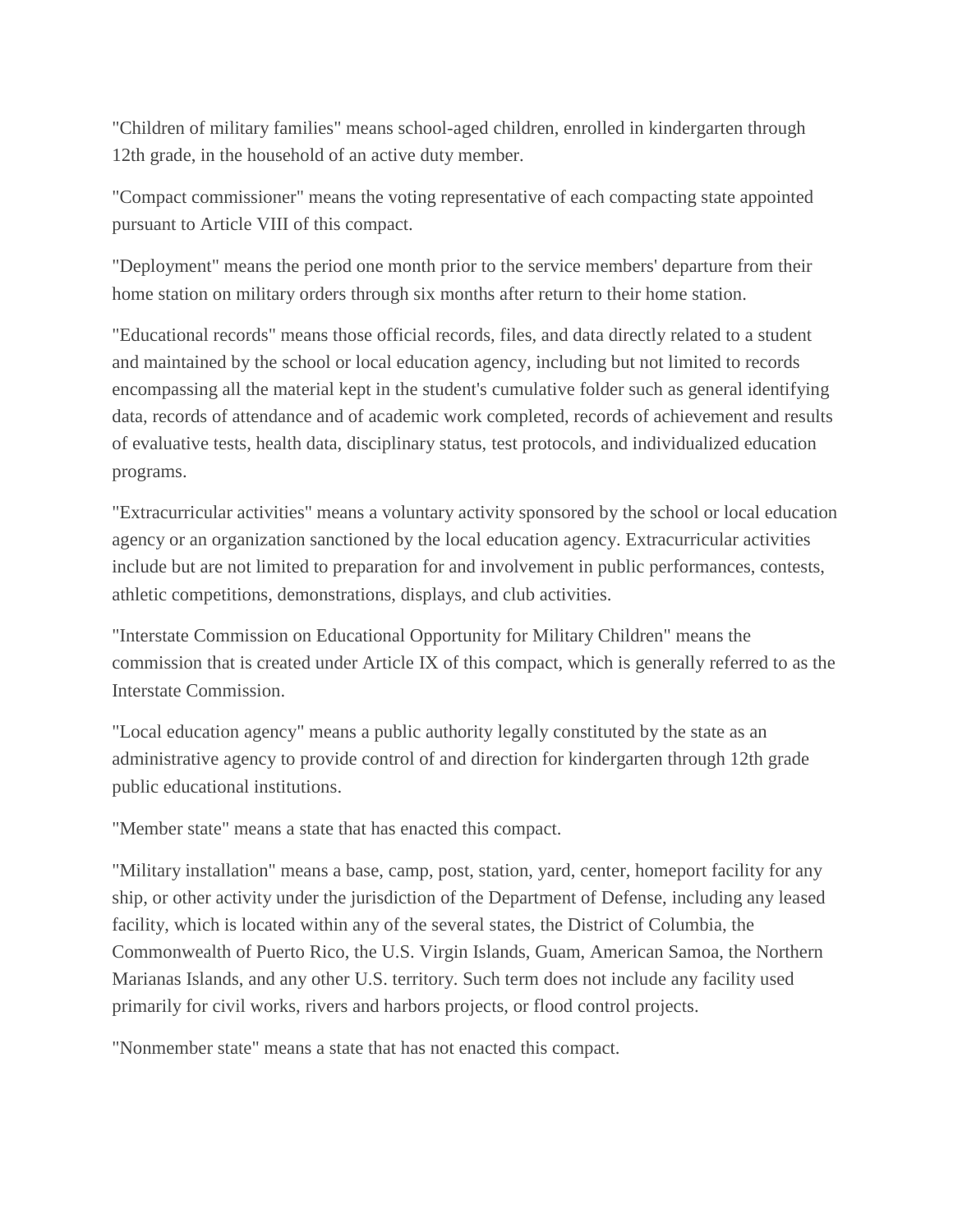"Receiving state" means the state to which a child of a military family is sent, brought, or caused to be sent or brought.

"Rule" means a written statement by the Interstate Commission promulgated pursuant to Article XII of this compact that is of general applicability; implements, interprets, or prescribes a policy or provision of the compact, or an organizational, procedural, or practice requirement of the Interstate Commission and has the force and effect of statutory law in a member state if approved by the legislature of the member state.

"Sending state" means the state from which a child of a military family is sent, brought, or caused to be sent or brought.

"State" means a state of the United States, the District of Columbia, the Commonwealth of Puerto Rico, the U.S. Virgin Islands, Guam, American Samoa, the Northern Marianas Islands, and any other U.S. territory.

"Student" means the child of a military family for whom the local education agency receives public funding and who is formally enrolled in kindergarten through 12th grade.

"Transition" means: (i) the formal and physical process of transferring from school to school or (ii) the period of time in which a student moves from one school in the sending state to another school in the receiving state.

"Uniformed services" means the Army, Navy, Air Force, Marine Corps, Coast Guard, as well as the Commissioned Corps of the National Oceanic and Atmospheric Administration, and Public Health Services.

"Veteran" means a person who served in the active military, naval, or air service and who was discharged or released there from under conditions other than dishonorable.

Article III. Applicability.

A. Except as otherwise provided in subsection B, this compact shall apply to the children of:

1. Active duty members of the uniformed services as defined in this compact, including members of the National Guard and Reserve on active duty orders pursuant to 10 U.S.C. §§ 1209 and 1211;

2. Members or veterans of the uniformed services who are severely injured and medically discharged or retired for a period of one year after medical discharge or retirement; and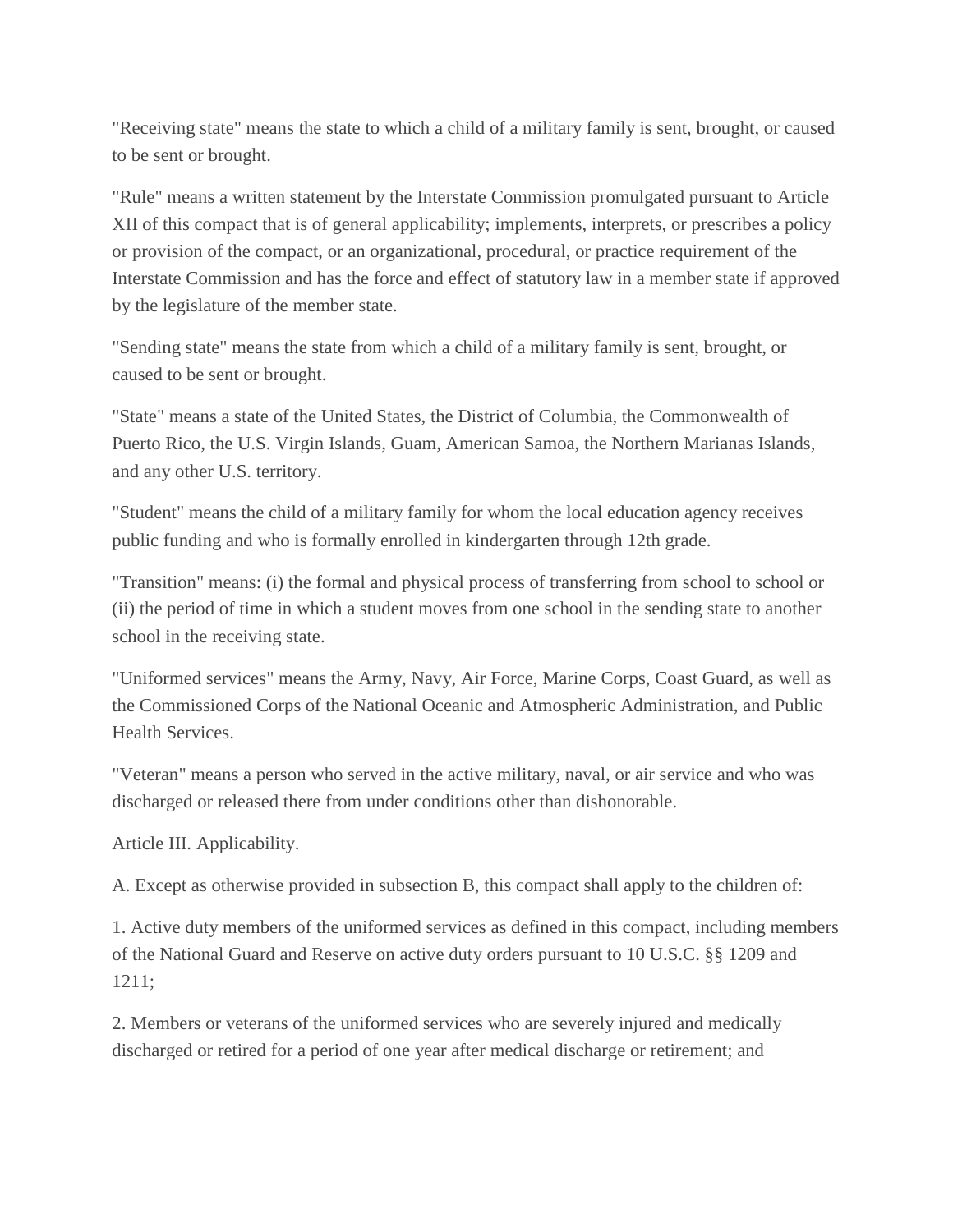3. Members of the uniformed services who die on active duty or as a result of injuries sustained on active duty for a period of one year after death.

B. The provisions of this interstate compact shall only apply to local education agencies as defined in this compact.

C. The provisions of this compact shall not apply to the children of:

1. Inactive members of the National Guard and Military Reserves;

2. Members of the uniformed services now retired, except as provided in subsection A;

3. Veterans of the uniformed services, except as provided in subsection A; and

4. Other U.S. Department of Defense personnel and other federal agency civilian and contract employees not defined as active duty members of the uniformed services.

Article IV. Educational Records and Enrollment.

A. Unofficial or "hand-carried" education records. In the event that official education records cannot be released to the parents for the purpose of transfer, the custodian of the records in the sending state shall prepare and furnish to the parent a complete set of unofficial educational records containing uniform information as determined by the Interstate Commission. Upon receipt of the unofficial education records by a school in the receiving state, the school shall enroll and appropriately place the student based on the information provided in the unofficial records pending validation by the official records, as quickly as possible.

B. Official education records/transcripts. Simultaneous with the enrollment and conditional placement of the student, the school in the receiving state shall request the student's official education records from the school in the sending state. Upon receipt of this request, the school in the sending state will process and furnish the official education records to the school in the receiving state within 10 days or within such time as is reasonably determined under the rules promulgated by the Interstate Commission.

C. Immunizations. Compacting states shall give 30 days from the date of enrollment or within such time as is reasonably determined under the rules promulgated by the Interstate Commission for students to obtain any immunization(s) required by the receiving state. For a series of immunizations, initial vaccinations must be obtained within 30 days or within such time as is reasonably determined under the rules promulgated by the Interstate Commission.

D. Kindergarten and first grade entrance age. Students shall be allowed to continue their enrollment at the grade level in the receiving state commensurate with their grade level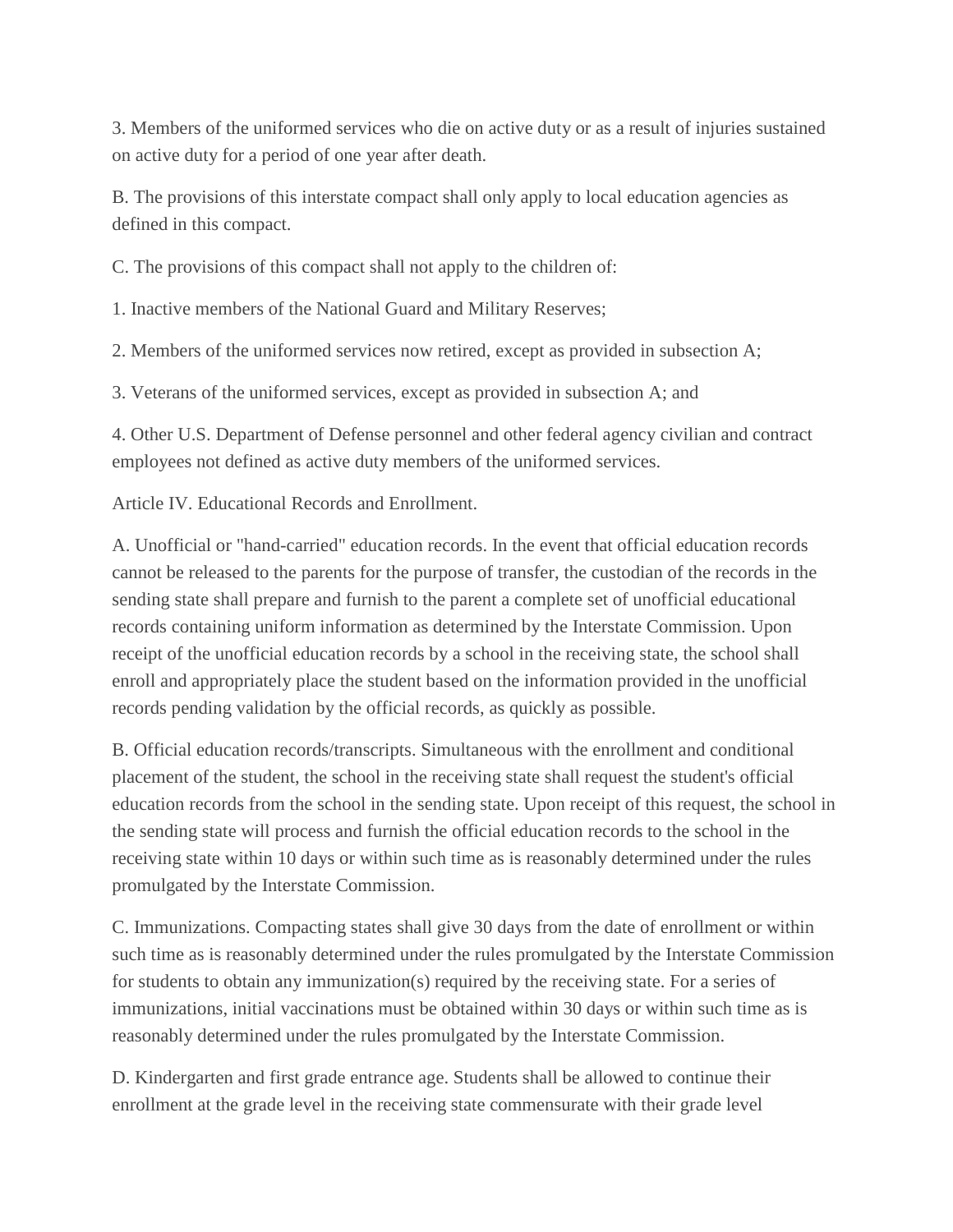(including kindergarten) from a local education agency in the sending state at the time of transition, regardless of minimum age. A student who has satisfactorily completed the prerequisite grade level in the local education agency in the sending state shall be eligible for enrollment in the next highest grade level in the receiving state, regardless of minimum age. A student transferring after the start of the school year in the receiving state shall enter the school in the receiving state on their validated level from a local education agency in the sending state.

Article V. Placement and Attendance.

A. Course placement. When the student transfers before or during the school year, the receiving state school shall initially honor placement of the student in educational courses based on the student's enrollment in the sending state school and/or educational assessments conducted at the school in the sending state if the courses are offered. Course placement includes, but is not limited to, honors, International Baccalaureate, advanced placement, vocational, technical, and career pathways courses. Continuing the student's academic program from the previous school and promoting placement in academically and career challenging courses should be paramount when considering placement. This does not preclude the school in the receiving state from performing subsequent evaluations to ensure appropriate placement and continued enrollment of the student in the course(s).

B. Educational program placement. The receiving state school shall initially honor placement of the student in educational programs based on current educational assessments conducted at the school in the sending state or participation/placement in like programs in the sending state. Such programs include, but are not limited to, (i) gifted and talented programs and (ii) English as a second language (ESL) programs. This does not preclude the school in the receiving state from performing subsequent evaluations to ensure appropriate placement of the student.

C. Special education services. In compliance with the federal requirements of the Individuals with Disabilities Education Act (IDEA), 20 U.S.C. § 1400 et seq., the receiving state shall initially provide comparable services to a student with disabilities based on his or her current Individualized Education Program (IEP) and in compliance with the requirements of § 504 of the Rehabilitation Act, 29 U.S.C. § 794, and with Title II of the Americans with Disabilities Act, 42 U.S.C. §§ 12131-12165, and the receiving state shall make reasonable accommodations and modifications to address the needs of incoming students with disabilities, subject to an existing 504 or Title II Plan, to provide the student with equal access to education. This does not preclude the school in the receiving state from performing subsequent evaluations to ensure appropriate placement of the student.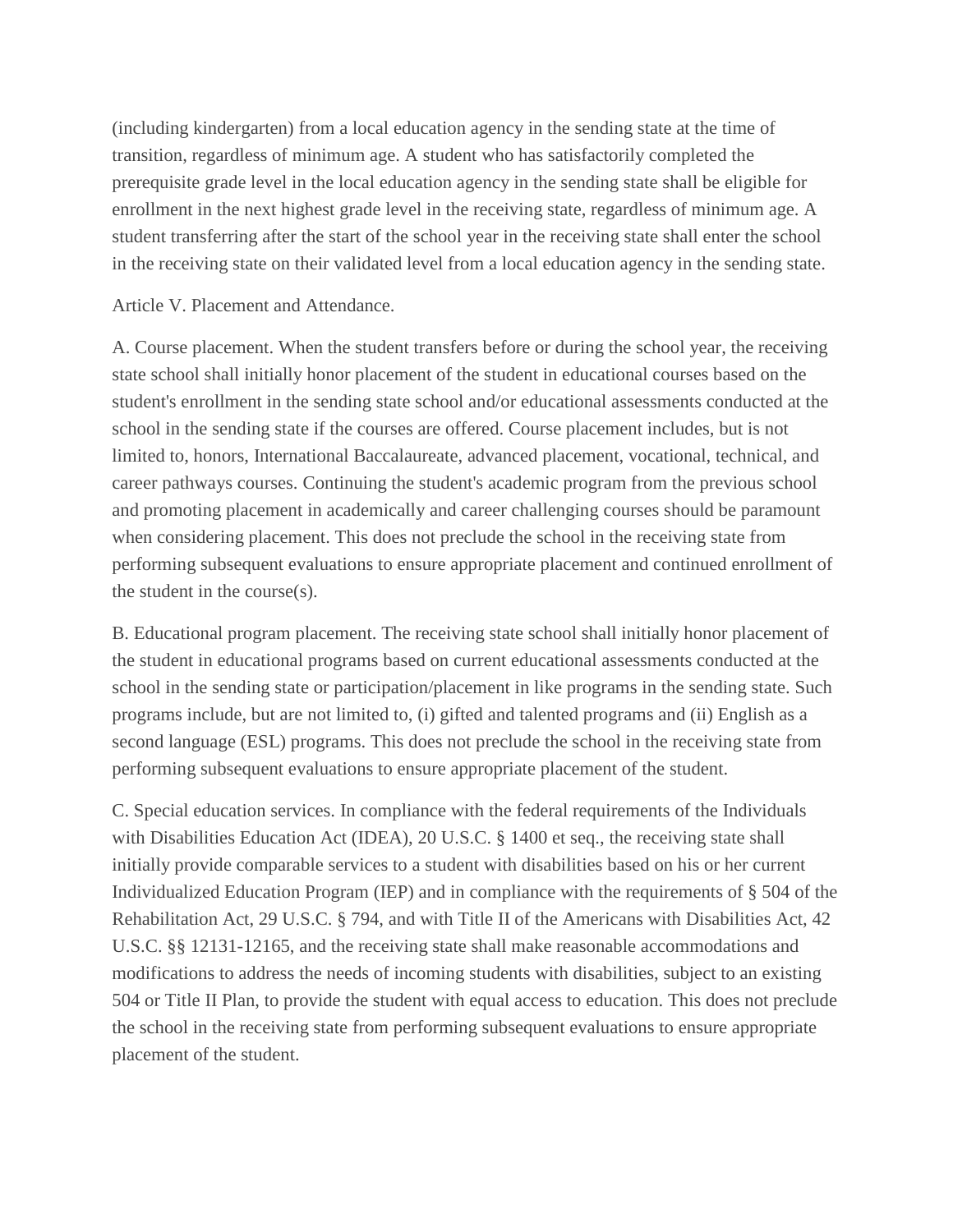D. Placement flexibility. Local education agency administrative officials shall have flexibility in waiving course/program prerequisites or other preconditions for placement in courses/programs offered under the jurisdiction of the local education agency.

E. Absence as related to deployment activities. A student whose parent or legal guardian is an active duty member of the uniformed services, as defined by the compact, and has been called to duty for, is on leave from, or has immediately returned from deployment to a combat zone or combat support posting, shall be granted additional excused absences at the discretion of the local education agency superintendent to visit with his or her parent or legal guardian relative to such leave or deployment of the parent or guardian.

Article VI. Eligibility.

A. Eligibility for enrollment.

1. Children of military families shall be eligible for enrollment in the public schools of Virginia provided that the documents required by §§ [22.1-3.1](http://law.lis.virginia.gov/vacode/22.1-3.1/) and [22.1-3.2](http://law.lis.virginia.gov/vacode/22.1-3.2/) are provided and subject to the authority of a local education agency to exclude such children from attendance pursuant to § [22.1-277.2](http://law.lis.virginia.gov/vacode/22.1-277.2/) or if such children have been found guilty or adjudicated delinquent for any offense listed in subsection G of § [16.1-260](http://law.lis.virginia.gov/vacode/16.1-260/) or any substantially similar offense under the laws of any state, the District of Columbia, or the United States or its territories;

2. Special power of attorney, relative to the guardianship of a child of a military family, and executed under Title 10, United States Code, § 1044b, shall be sufficient for the purposes of enrollment and all other actions requiring parental participation and consent;

3. A local education agency shall be prohibited from charging local tuition to a military child placed in the care of a noncustodial parent or other person standing in loco parentis who lives in a jurisdiction other than that of the custodial parent; and

4. A military child, placed in the care of a noncustodial parent or other person standing in loco parentis who lives in a jurisdiction other than that of the custodial parent, may continue to attend the school in which he or she was enrolled while residing with the custodial parent.

B. Eligibility for extracurricular participation. State and local education agencies shall facilitate the opportunity for military children's inclusion in extracurricular activities, regardless of application deadlines, to the extent they are otherwise qualified.

Article VII. Graduation.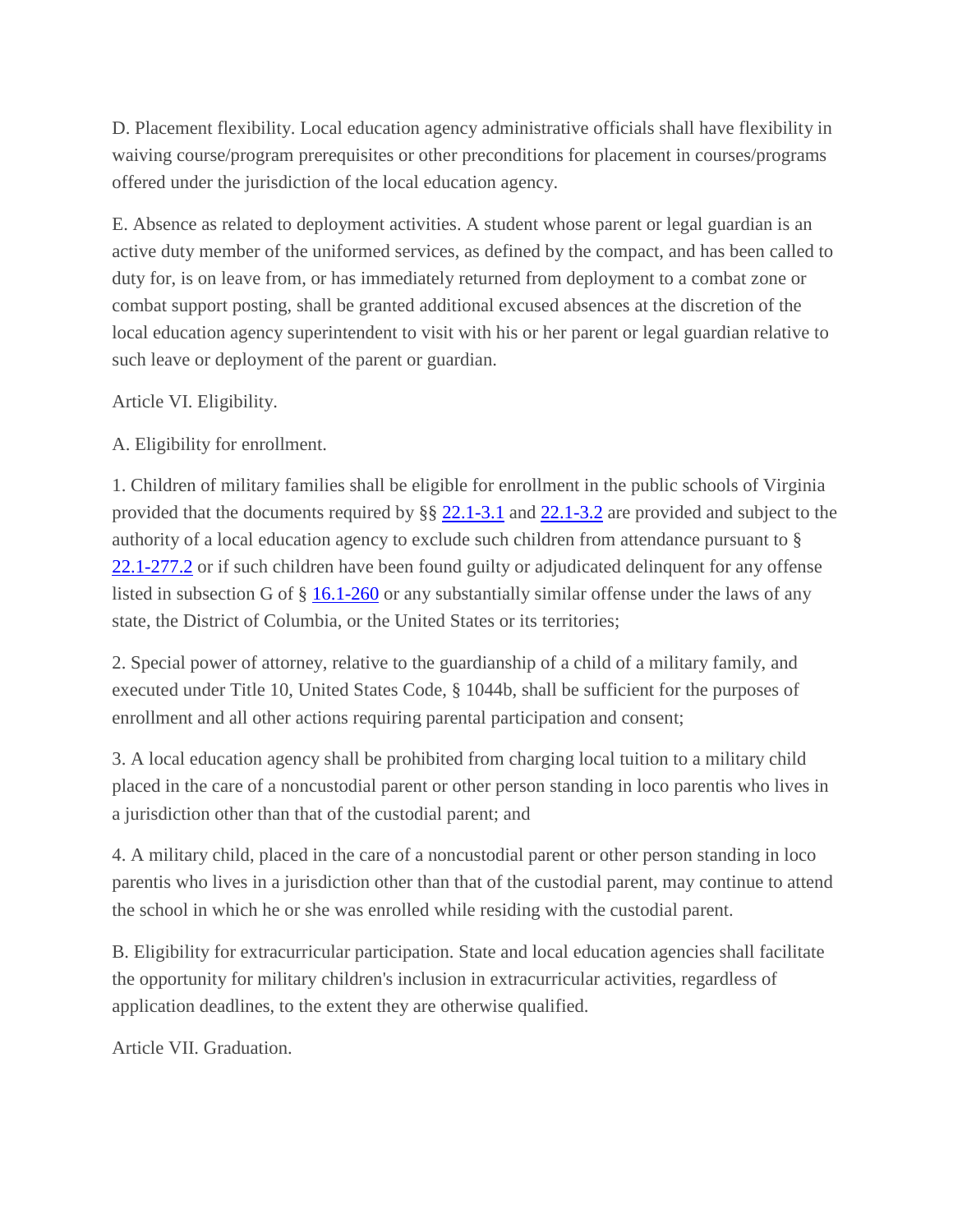In order to facilitate the on-time graduation of children of military families, states and local education agencies shall incorporate the following procedures:

A. Waiver requirements. Local education agency administrative officials shall waive specific courses required for graduation if similar coursework has been satisfactorily completed in another local education agency or shall provide reasonable justification for denial. Should a waiver not be granted to a student who would qualify to graduate from the sending school, the local education agency shall provide an alternative means of acquiring required coursework so that graduation may occur on time.

B. Exit exams. States shall accept: (i) exit or end-of-course exams required for graduation from the sending state, (ii) national norm-referenced achievement tests, or (iii) alternative testing acceptable to the receiving state, in lieu of testing requirements for graduation in the receiving state. In the event the above alternatives cannot be accommodated by the receiving state, then the provisions of subsection C of this Article shall apply. Within 12 months of the effective date of this compact, the Interstate Commission shall adopt a rule addressing the acceptance of exit exams.

C. Transfers during senior year. Should a military student transferring in his or her senior year be ineligible to graduate from the receiving local education agency after all alternatives have been considered, the sending local education agency, with the cooperation of the receiving local education agency, shall ensure the receipt of a diploma from the sending local education agency, if the student meets the graduation requirements of the sending local education agency. In the event that one of the states in question is not a member of this compact, the member state shall use best efforts to facilitate the on-time graduation of the student in accordance with subsections A and B of this Article.

Article VIII. State Coordination.

A. Each member state shall, through the creation of a State Council or use of an existing body or board, provide for the coordination among its agencies of government, local education agencies, and military installations concerning the state's participation in, and compliance with, this compact and Interstate Commission activities. While each member state may determine the membership of its own State Council, its membership must include at least: (i) the state superintendent of education, (ii) the superintendent of a school district with a high concentration of military children, (iii) one representative from a military installation, and (iv) one representative each from the legislative and executive branches of government, and other offices and stakeholder groups the State Council deems appropriate. A member state that does not have a school district deemed to contain a high concentration of military children may appoint a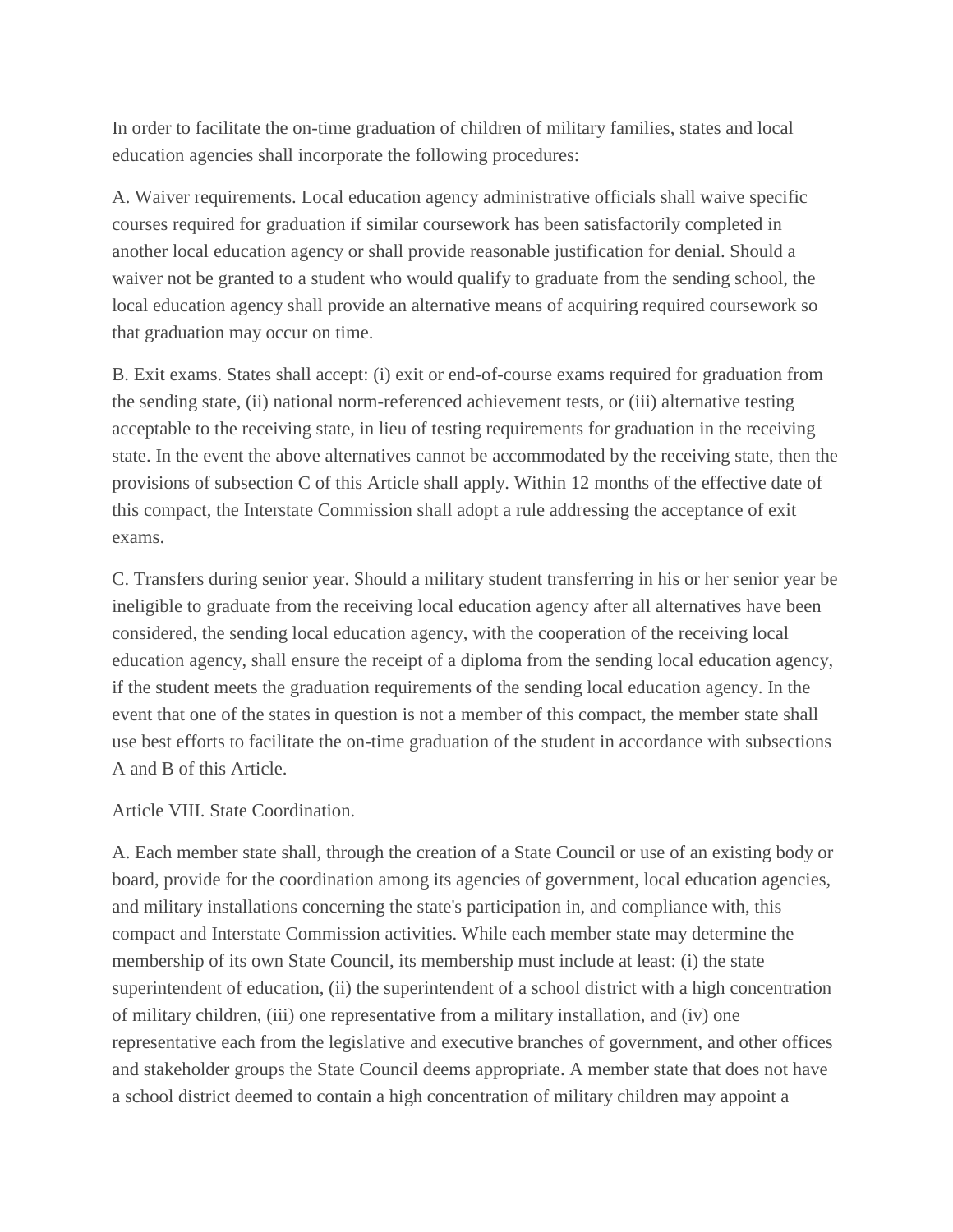superintendent from another school district to represent local education agencies on the State Council.

B. Each member state shall employ a military family education liaison to assist military families and the state in facilitating the implementation of this compact.

C. The Governor of each member state shall appoint or designate a compact commissioner responsible for the administration and management of the state's participation in the compact and who is empowered to establish statewide policy related to matters governed by this compact.

D. The compact commissioner and the military family education liaison described herein shall be ex officio members of the State Council, unless either is already a full voting member of the State Council.

Article IX. Interstate Commission on Educational Opportunity for Military Children.

The member states hereby create the Interstate Commission on Educational Opportunity for Military Children. The activities of the Interstate Commission are the formation of public policy and are a discretionary state function. The Interstate Commission shall:

A. Be a body corporate and joint agency of the member states and shall have all the responsibilities, powers, and duties set forth herein and such additional powers as may be conferred upon it by a subsequent concurrent action of the respective legislatures of the member states in accordance with the terms of this compact.

B. Consist of one Interstate Commission voting representative from each member state who shall be that state's compact commissioner and who is empowered to establish statewide policy related to matters governed by this compact.

1. Each member state represented at a meeting of the Interstate Commission is entitled to one vote;

2. A majority of the total member states shall constitute a quorum for the transaction of business, unless a larger quorum is required by the bylaws of the Interstate Commission;

3. A representative shall not delegate a vote to another member state. In the event the compact commissioner is unable to attend a meeting of the Interstate Commission, the Governor or State Council may delegate voting authority to another person from the state for a specified meeting; and

4. The bylaws may provide for meetings of the Interstate Commission to be conducted by telecommunication or electronic communication.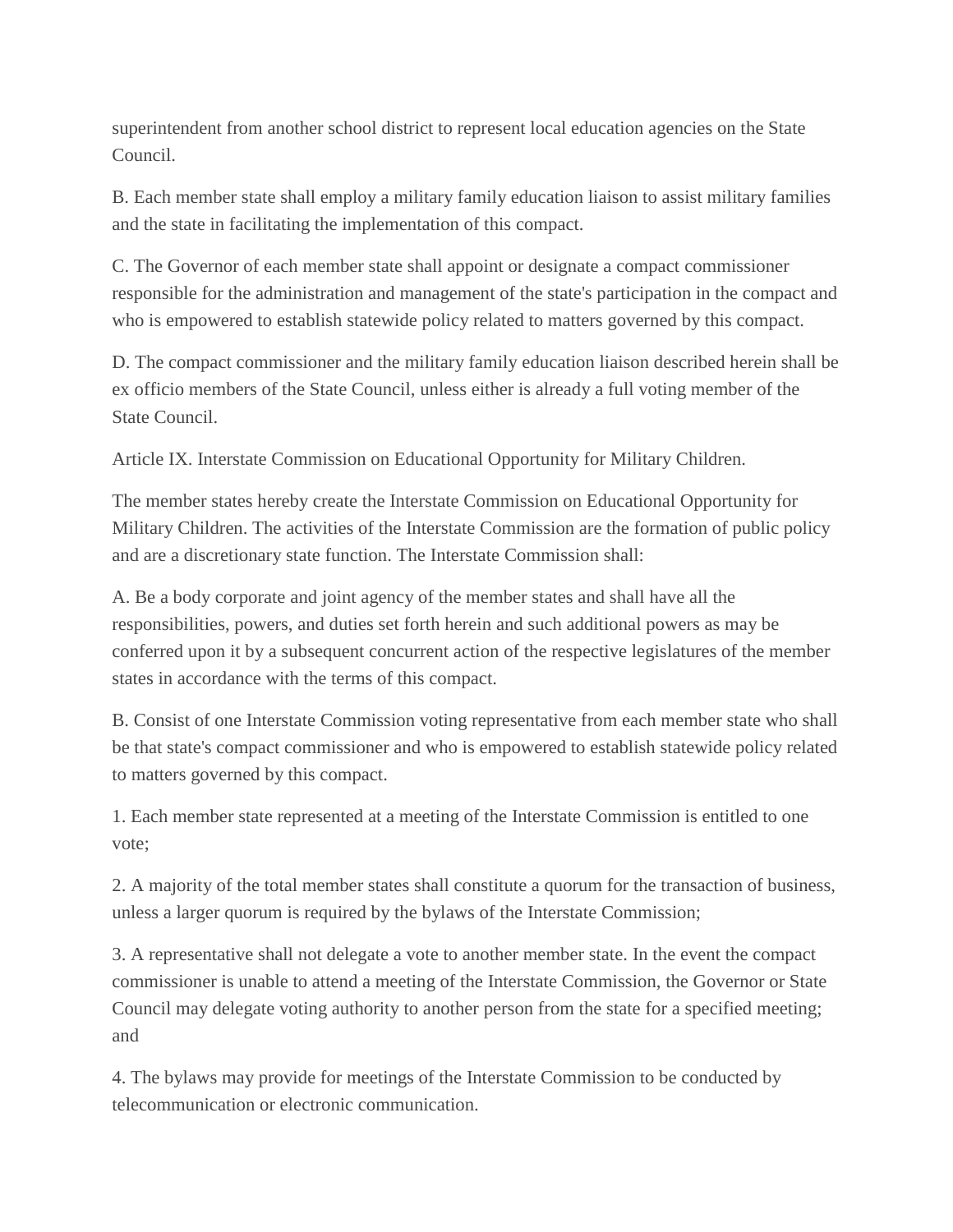C. Consist of ex officio, nonvoting representatives who are members of interested organizations. Such ex officio members, as defined in the bylaws, may include, but not be limited to, members of the representative organizations of military family advocates, local education agency officials, parent and teacher groups, the U.S. Department of Defense, the Education Commission of the States, the Interstate Agreement on the Qualification of Educational Personnel, and other interstate compacts affecting the education of children of military members.

D. Meet at least once each calendar year. The chairperson may call additional meetings and, upon the request of a simple majority of the member states, shall call additional meetings.

E. Establish an executive committee, whose members shall include the officers of the Interstate Commission and such other members of the Interstate Commission as determined by the bylaws. Members of the executive committee shall serve a one-year term. Members of the executive committee shall be entitled to one vote each. The executive committee shall have the power to act on behalf of the Interstate Commission, with the exception of rulemaking, during periods when the Interstate Commission is not in session. The executive committee shall oversee the day-to-day activities of the administration of the compact, including enforcement and compliance with the provisions of the compact, its bylaws and rules, and other such duties as deemed necessary. The U.S. Department of Defense shall serve as an ex officio, nonvoting member of the executive committee.

F. Establish bylaws and rules that provide for conditions and procedures under which the Interstate Commission shall make its information and official records available to the public for inspection or copying. The Interstate Commission may exempt from disclosure information or official records to the extent they would adversely affect personal privacy rights or proprietary interests.

G. Public notice shall be given by the Interstate Commission of all meetings, and all meetings shall be open to the public, except as set forth in the rules or as otherwise provided in the compact. The Interstate Commission and its committees may close a meeting, or portion thereof, when it determines by two-thirds vote that an open meeting would be likely to:

1. Relate solely to the Interstate Commission's internal personnel practices and procedures;

2. Disclose matters specifically exempted from disclosure by federal and state statute;

3. Disclose trade secrets or commercial or financial information that is privileged or confidential;

4. Involve accusing a person of a crime or formally censuring a person;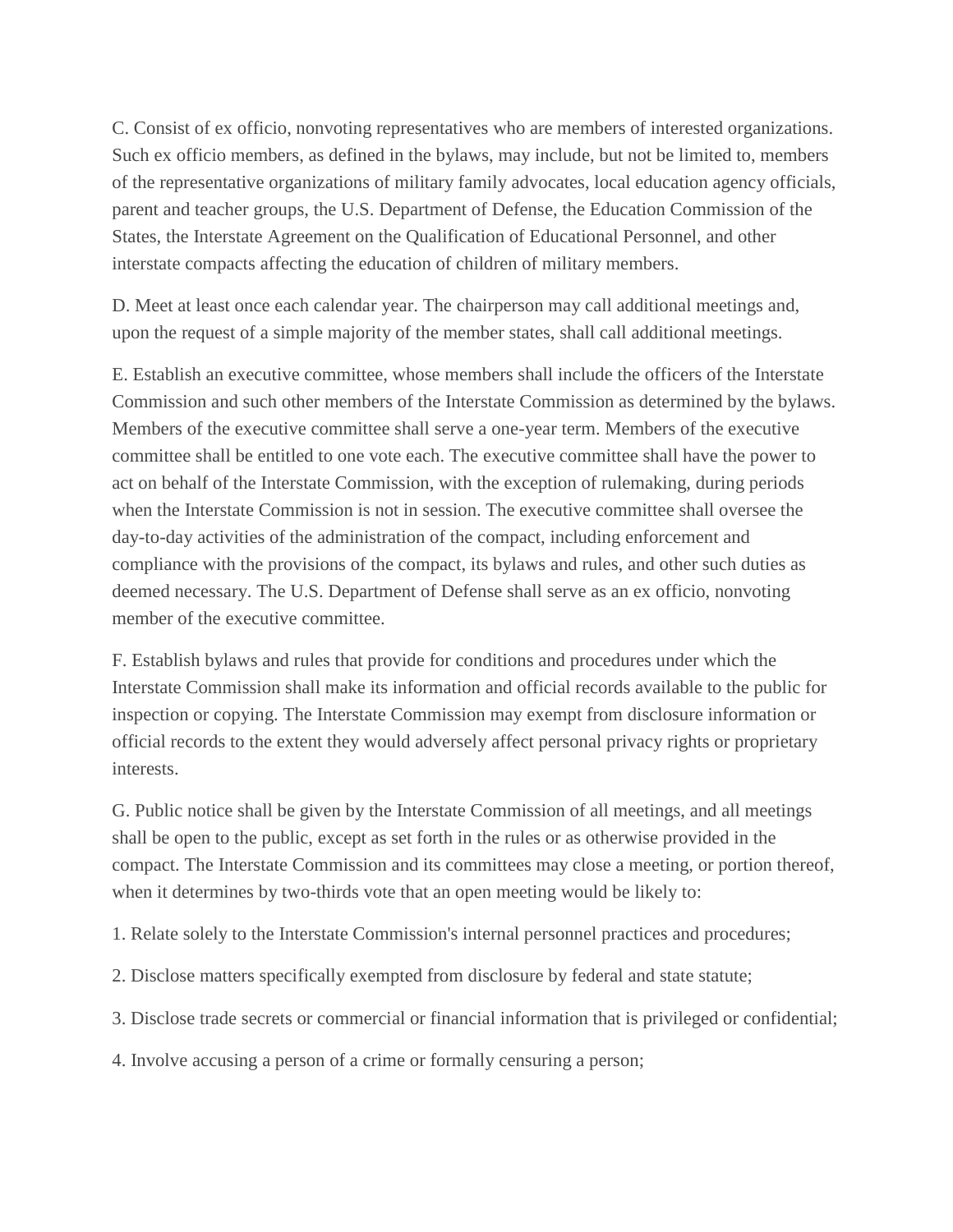5. Disclose information of a personal nature where disclosure would constitute a clearly unwarranted invasion of personal privacy;

6. Disclose investigative records compiled for law-enforcement purposes; or

7. Specifically relate to the Interstate Commission's participation in a civil action or other legal proceeding.

H. For a meeting, or portion of a meeting, closed pursuant to the provisions of subsection G, the Interstate Commission's legal counsel or designee shall certify that the meeting may be closed and shall reference each relevant exemptible provision. The Interstate Commission shall keep minutes, which shall fully and clearly describe all matters discussed in a meeting and shall provide a full and accurate summary of actions taken, and the reasons therefore, including a description of the views expressed and the record of a roll call vote. All documents considered in connection with an action shall be identified in such minutes. All minutes and documents of a closed meeting shall remain under seal, subject to release by a majority vote of the Interstate Commission.

I. The Interstate Commission shall collect standardized data concerning the educational transition of the children of military families under this compact as directed through its rules, which shall specify the data to be collected, the means of collection and data exchange, and reporting requirements. Such methods of data collection, exchange, and reporting shall, in so far as is reasonably possible, conform to current technology and coordinate its information functions with the appropriate custodian of records as identified in the bylaws and rules.

J. The Interstate Commission shall create a process that permits military officials, education officials, and parents to inform the Interstate Commission if and when there are alleged violations of the compact or its rules or when issues subject to the jurisdiction of the compact or its rules are not addressed by the state or local education agency. This section shall not be construed to create a private right of action against the Interstate Commission, any member state, or any local education agency.

Article X. Powers and Duties of the Interstate Commission.

The Interstate Commission shall have the following powers:

A. To provide for dispute resolution among member states.

B. To promulgate rules and take all necessary actions to effect the goals, purposes, and obligations as enumerated in this compact. The rules shall have the force and effect of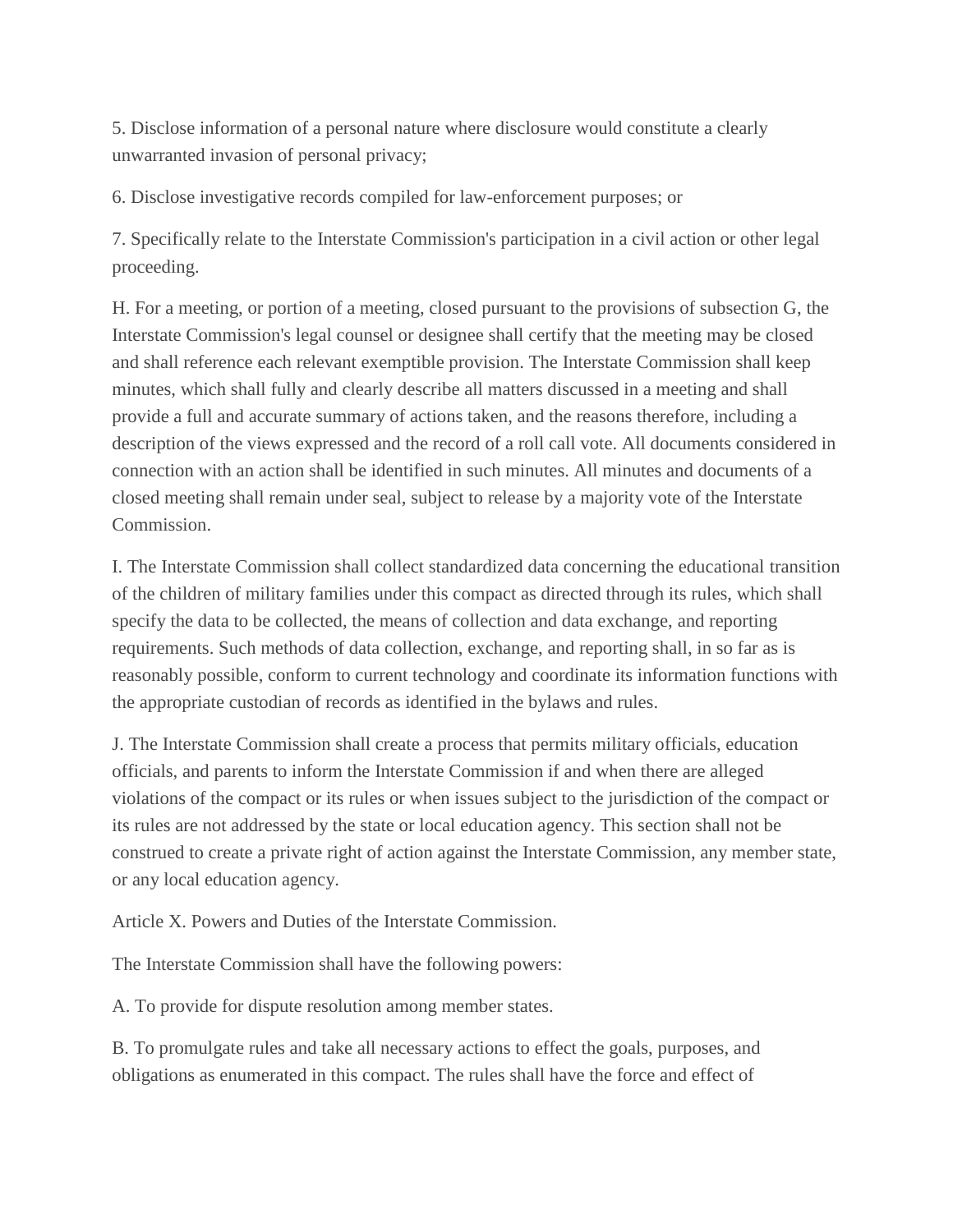regulations adopted under the Administrative Process Act (§ [2.2-4000](http://law.lis.virginia.gov/vacode/2.2-4000/) et seq.), and shall be binding in the compact states to the extent and in the manner provided in this compact.

C. To issue, upon request of a member state, advisory opinions concerning the meaning or interpretation of the interstate compact, its bylaws, rules, and actions.

D. To enforce compliance with the compact provisions, the rules promulgated by the Interstate Commission, and the bylaws, using all necessary and proper means, including but not limited to the use of judicial process. Any action to enforce compliance with the compact provisions by the Interstate Commission shall be brought against a member state only.

E. To establish and maintain offices, which shall be located within one or more of the member states.

F. To purchase and maintain insurance and bonds.

G. To borrow, accept, hire, or contract for services of personnel.

H. To establish and appoint committees, including but not limited to an executive committee as required by Article IX, subsection E, which shall have the power to act on behalf of the Interstate Commission in carrying out its powers and duties hereunder.

I. To elect or appoint such officers, attorneys, employees, agents, or consultants, and to fix their compensation, define their duties, and determine their qualifications and to establish the Interstate Commission's personnel policies and programs relating to conflicts of interest, rates of compensation, and qualifications of personnel.

J. To accept any and all donations and grants of money, equipment, supplies, materials, and services and to receive, utilize, and dispose of them.

K. To lease, purchase, accept contributions or donations of, or otherwise to own, hold, improve, or use any property, real, personal, or mixed.

L. To sell, convey, mortgage, pledge, lease, exchange, abandon, or otherwise dispose of any property, real, personal, or mixed.

M. To establish a budget and make expenditures.

N. To adopt a seal and bylaws governing the management and operation of the Interstate Commission.

O. To report annually to the legislatures, governors, judiciary, and state councils of the member states concerning the activities of the Interstate Commission during the preceding year. Such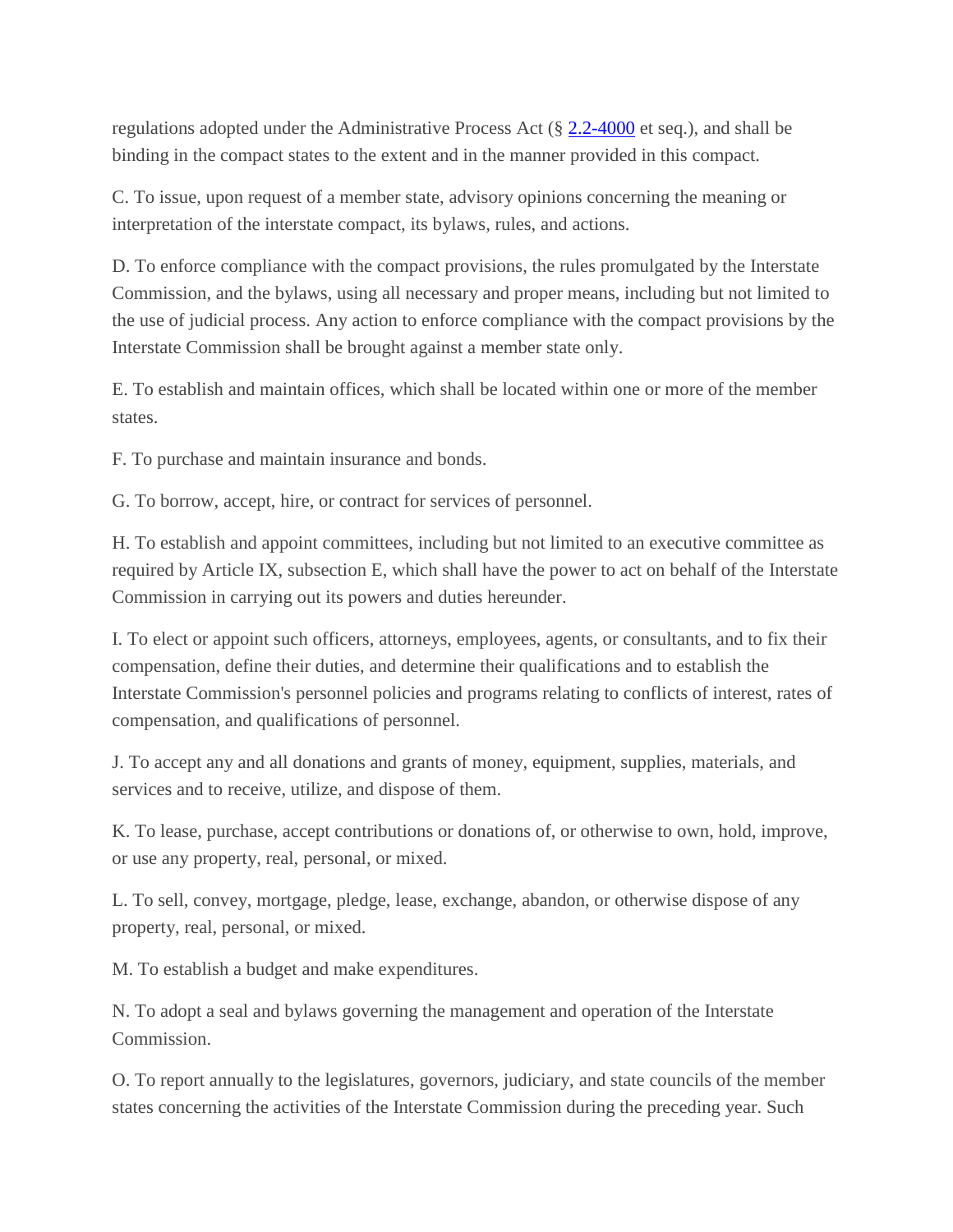reports shall also include any recommendations that may have been adopted by the Interstate Commission.

P. To coordinate education, training, and public awareness regarding the compact, its implementation, and operation for officials and parents involved in such activity.

Q. To establish uniform standards for the reporting, collecting, and exchanging of data.

R. To maintain corporate books and records in accordance with the bylaws.

S. To perform such functions as may be necessary or appropriate to achieve the purposes of this compact.

T. To provide for the uniform collection and sharing of information between and among member states, schools, and military families under this compact.

Article XI. Organization and Operation of the Interstate Commission.

A. The Interstate Commission shall, by a majority of the members present and voting, within 12 months after the first Interstate Commission meeting, adopt bylaws to govern its conduct as may be necessary or appropriate to carry out the purposes of the compact, including but not limited to:

1. Establishing the fiscal year of the Interstate Commission;

2. Establishing an executive committee and such other committees as may be necessary;

3. Providing for the establishment of committees and for governing any general or specific delegation of authority or function of the Interstate Commission;

4. Providing reasonable procedures for calling and conducting meetings of the Interstate Commission and ensuring reasonable notice of each such meeting;

5. Establishing the titles and responsibilities of the officers and staff of the Interstate Commission;

6. Providing a mechanism for concluding the operations of the Interstate Commission and the return of surplus funds that may exist upon the termination of the compact after the payment and reserving of all of its debts and obligations; and

7. Providing "start-up" rules for initial administration of the compact.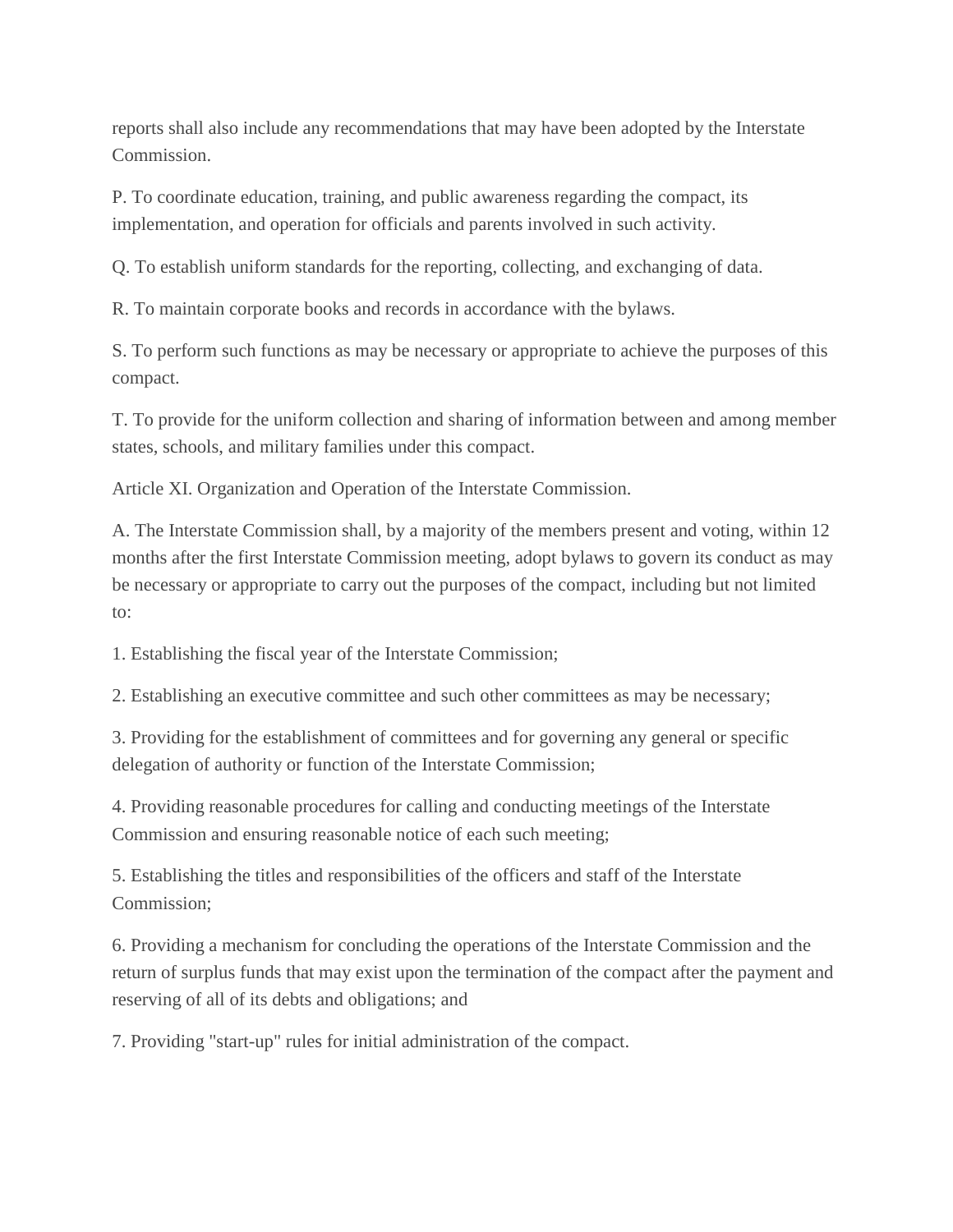B. The Interstate Commission shall, by a majority of the members, elect annually from among its members a chairperson, a vice-chairperson, and a treasurer, each of whom shall have the authority and duties as may be specified in the bylaws. The chairperson or, in the chairperson's absence or disability, the vice-chairperson, shall preside at all meetings of the Interstate Commission. The officers so elected shall serve without compensation or remuneration from the Interstate Commission provided that, subject to the availability of budgeted funds, the officers shall be reimbursed for ordinary and necessary costs and expenses incurred by them in the performance of their responsibilities as officers of the Interstate Commission.

C. Executive Committee, officers, and personnel.

1. The executive committee shall have such authority and duties as may be set forth in the bylaws, including but not limited to: (i) managing the affairs of the Interstate Commission in a manner consistent with the bylaws and purposes of the Interstate Commission; (ii) overseeing an organizational structure within and appropriate procedures for the Interstate Commission to provide for the creation of rules, operating procedures, and administrative and technical support functions; and (iii) planning, implementing, and coordinating communications and activities with other state, federal, and local government organizations in order to advance the goals of the Interstate Commission.

2. The executive committee may, subject to the approval of the Interstate Commission, appoint or retain an executive director for such period, upon such terms and conditions, and for such compensation as the Interstate Commission may deem appropriate. The executive director shall serve as secretary to the Interstate Commission, but shall not be a member of the Interstate Commission. The executive director shall hire and supervise such other persons as may be authorized by the Interstate Commission.

D. The Interstate Commission's executive director and its employees shall be immune from suit and liability, either personally or in their official capacity, for a claim for damage to or loss of property or personal injury or other civil liability caused or arising out of or relating to an actual or alleged act, error, or omission that occurred, or that such person had a reasonable basis for believing occurred, within the scope of Interstate Commission employment, duties, or responsibilities, provided that such person shall not be protected from suit or liability for damage, loss, injury, or liability caused by the intentional or willful and wanton misconduct of such person.

1. The liability of the Interstate Commission's executive director and employees or the Interstate Commission representatives, acting within the scope of their employment or duties for acts, errors, or omissions occurring within such person's state, may not exceed the limits of liability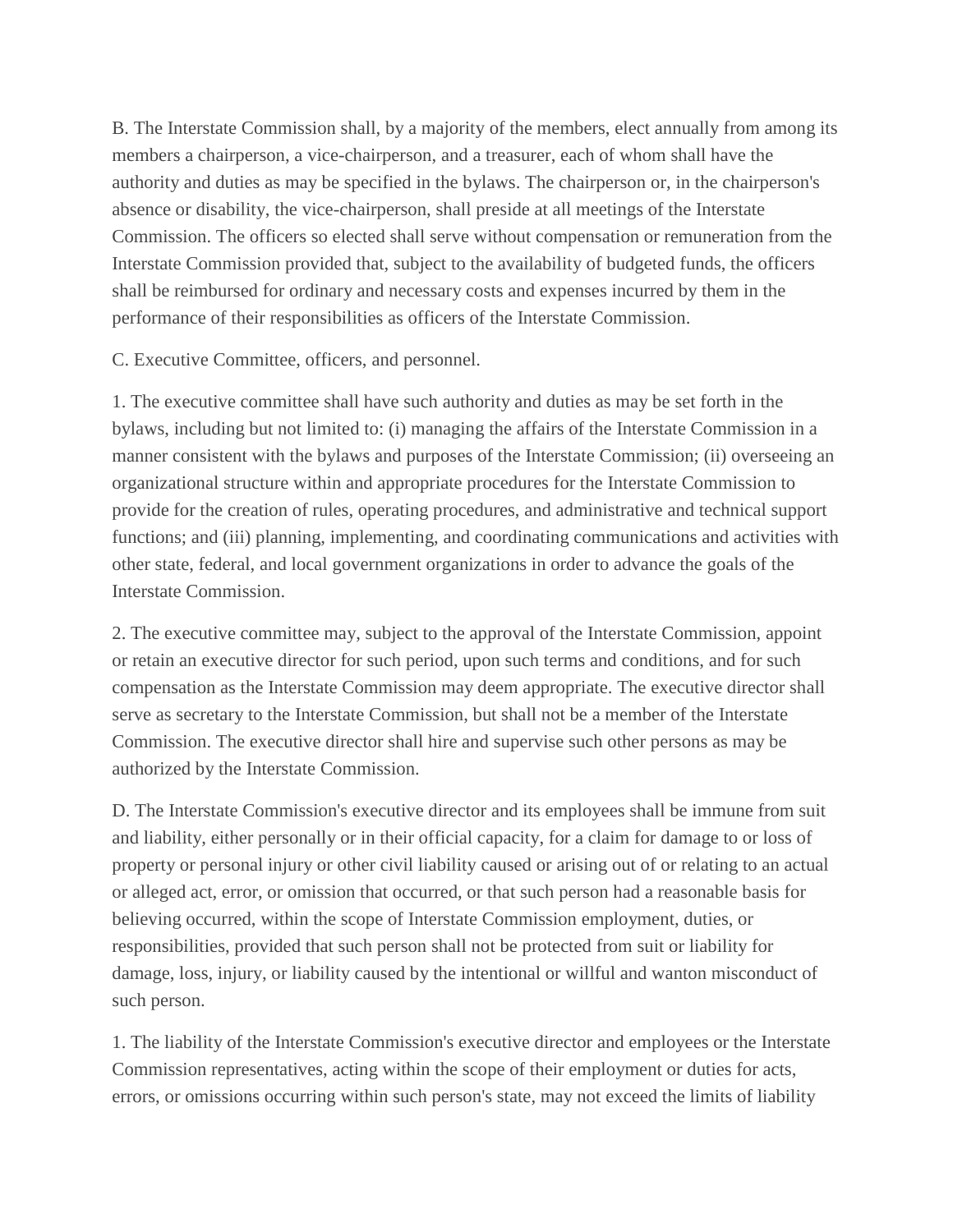set forth under the constitution and laws of that state for state officials, employees, and agents. The Interstate Commission is considered to be an instrumentality of the states for the purposes of any such action. Nothing in this subsection shall be construed to protect such person from suit or liability for damage, loss, injury, or liability caused by the intentional or willful and wanton misconduct of such person.

2. The Interstate Commission shall defend the executive director and its employees and, subject to the approval of the Attorney General or other appropriate legal counsel of the member state represented by an Interstate Commission representative, shall defend such Interstate Commission representative in any civil action seeking to impose liability arising out of an actual or alleged act, error, or omission that occurred within the scope of Interstate Commission employment, duties, or responsibilities, or that the defendant had a reasonable basis for believing occurred within the scope of Interstate Commission employment, duties, or responsibilities provided that the actual or alleged act, error, or omission did not result from intentional or willful and wanton misconduct on the part of such person.

3. To the extent not covered by the state involved, member state, or the Interstate Commission, the representatives or employees of the Interstate Commission shall be held harmless in the amount of a settlement or judgment, including attorney's fees and costs, obtained against such persons arising out of an actual or alleged act, error, or omission that occurred within the scope of Interstate Commission employment, duties, or responsibilities, or that such persons had a reasonable basis for believing occurred within the scope of Interstate Commission employment, duties, or responsibilities, provided that the actual or alleged act, error, or omission did not result from intentional or willful and wanton misconduct on the part of such persons.

Article XII. Rulemaking Functions of the Interstate Commission.

A. Rulemaking authority. The Interstate Commission shall promulgate reasonable rules in order to effectively and efficiently achieve the purposes of this compact. Notwithstanding the foregoing, in the event the Interstate Commission exercises its rulemaking authority in a manner that is beyond the scope of the purposes of this Act, or the powers granted hereunder, then such an action by the Interstate Commission shall be invalid and have no force or effect.

B. Rulemaking procedure. Rules shall be made pursuant to a rulemaking process that substantially conforms to the "Model State Administrative Procedure Act," of 1981, Uniform Laws Annotated, Vol. 15, p. 1 (2000) as amended, as may be appropriate to the operations of the Interstate Commission.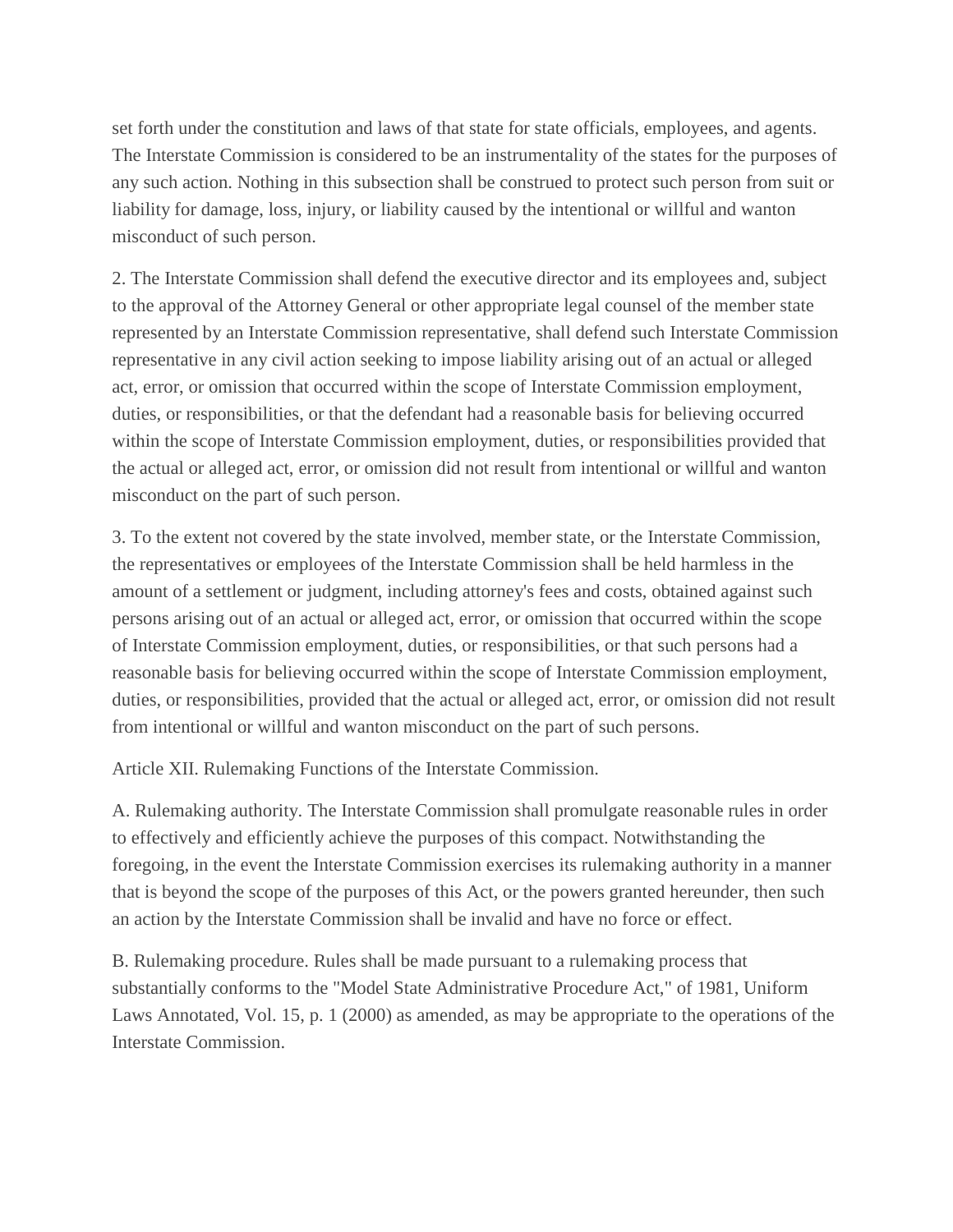C. Not later than 30 days after a rule is promulgated, any person may file a petition for judicial review of the rule provided that the filing of such a petition shall not stay or otherwise prevent the rule from becoming effective unless the court finds that the petitioner has a substantial likelihood of success. The court shall give deference to the actions of the Interstate Commission consistent with applicable law and shall not find the rule to be unlawful if the rule represents a reasonable exercise of the Interstate Commission's authority.

D. If a majority of the legislatures of the compacting states rejects a rule by enactment of a statute or resolution in the same manner used to adopt the compact, then such rule shall have no further force and effect in any compacting state.

Article XIII. Oversight, Enforcement, and Dispute Resolution.

A. Oversight.

1. The executive, legislative, and judicial branches of state government in each member state shall enforce this compact and shall take all actions necessary and appropriate to effectuate the compact's purposes and intent. The provisions of this compact and the rules promulgated hereunder shall have standing as regulations adopted under the Administrative Process Act (§ [2.2-4000](http://law.lis.virginia.gov/vacode/2.2-4000/) et seq.);

2. All courts shall take judicial notice of the compact and the rules in any judicial or administrative proceeding in a member state pertaining to the subject matter of this compact that may affect the powers, responsibilities, or actions of the Interstate Commission; and

3. The Interstate Commission shall be entitled to receive all service of process in any such proceeding and shall have standing to intervene in the proceeding for all purposes. Failure to provide service of process to the Interstate Commission shall render a judgment or order void as to the Interstate Commission, this compact, or promulgated rules.

B. Default, technical assistance, suspension, and termination.

If the Interstate Commission determines that a member state has defaulted in the performance of its obligations or responsibilities under this compact, or the bylaws or promulgated rules, the Interstate Commission shall:

1. Provide written notice to the defaulting state and other member states of the nature of the default, the means of curing the default, and any action taken by the Interstate Commission. The Interstate Commission shall specify the conditions by which the defaulting state must cure its default;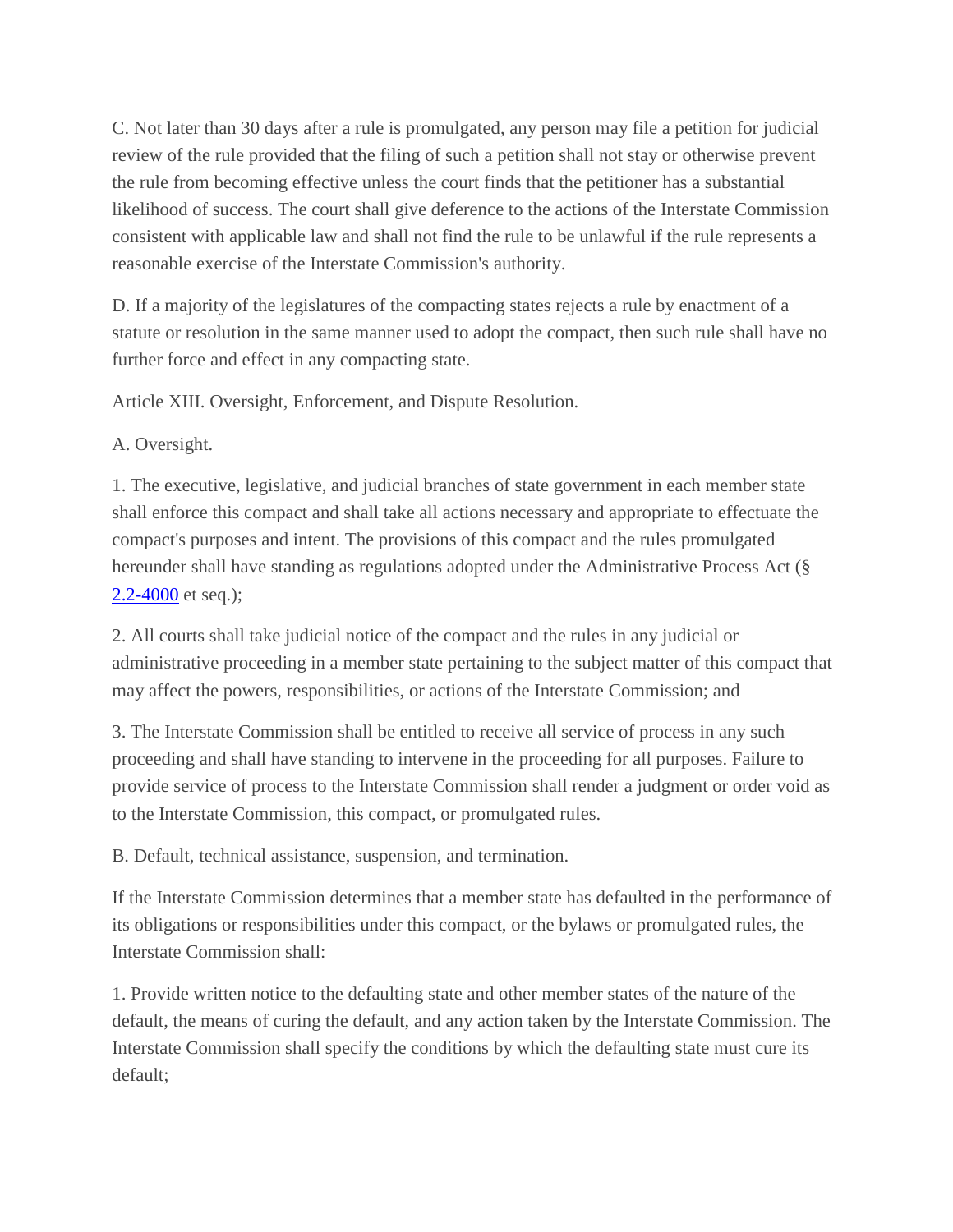2. Provide remedial training and specific technical assistance regarding the default;

3. If the defaulting state fails to cure the default, the defaulting state shall be terminated from the compact upon an affirmative vote of a majority of the member states, and all rights, privileges, and benefits conferred by this compact shall be terminated from the effective date of termination. A cure of the default does not relieve the offending state of obligations or liabilities incurred during the period of the default;

4. Suspension or termination of membership in the compact shall be imposed only after all other means of securing compliance have been exhausted. Notice of intent to suspend or terminate shall be given by the Interstate Commission to the Governor, the majority and minority leaders of the defaulting state's legislature, and each of the member states;

5. The state that has been suspended or terminated is responsible for all assessments, obligations, and liabilities incurred through the effective date of suspension or termination, including obligations the performance of which extends beyond the effective date of suspension or termination;

6. The Interstate Commission shall not bear any costs relating to any state that has been found to be in default or that has been suspended or terminated from the compact, unless otherwise mutually agreed upon in writing between the Interstate Commission and the defaulting state; and

7. The defaulting state may appeal the action of the Interstate Commission by petitioning the United States District Court for the District of Columbia or the federal district where the Interstate Commission has its principal offices. The prevailing party shall be awarded all costs of such litigation including reasonable attorney's fees.

C. Dispute resolution.

1. The Interstate Commission shall attempt, upon the request of a member state, to resolve disputes that are subject to the compact and that may arise among member states and between member and nonmember states.

2. The Interstate Commission shall promulgate a rule providing for mediation for disputes as appropriate.

Article XIV. Financing of the Interstate Commission.

A. The Interstate Commission shall pay or provide for the payment of the reasonable expenses of its establishment, organization, and ongoing activities.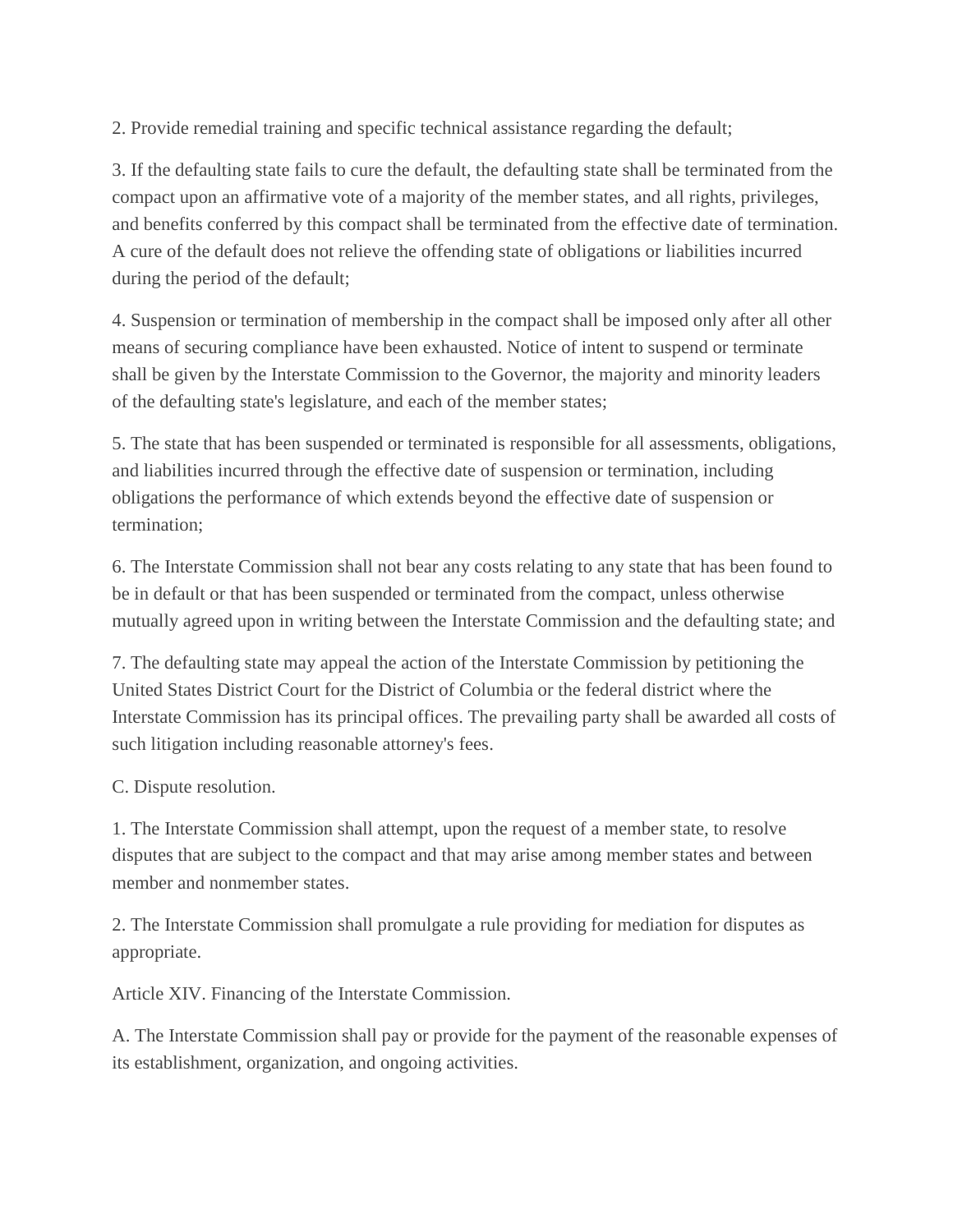B. The Interstate Commission may levy on and collect an annual assessment from each member state to cover the cost of the operations and activities of the Interstate Commission and its staff, which must be in a total amount sufficient to cover the Interstate Commission's annual budget as approved each year. The aggregate annual assessment amount shall be allocated based upon a formula to be determined by the Interstate Commission, which shall promulgate a rule binding upon all member states.

C. The Interstate Commission shall not incur obligations of any kind prior to securing the funds adequate to meet the same; nor shall the Interstate Commission pledge the credit of any of the member states, except by and with the authority of the member state.

D. The Interstate Commission shall keep accurate accounts of all receipts and disbursements. The receipts and disbursements of the Interstate Commission shall be subject to the audit and accounting procedures established under its bylaws. However, all receipts and disbursements of funds handled by the Interstate Commission shall be audited yearly by a certified or licensed public accountant and the report of the audit shall be included in and become part of the annual report of the Interstate Commission.

Article XV. Member States, Effective Date, and Amendment.

A. Any state is eligible to become a member state.

B. The compact shall become effective and binding upon legislative enactment of the compact into law by no less than 10 of the states. Thereafter it shall become effective and binding as to any other member state upon enactment of the compact into law by that state. The Governors of nonmember states or their designees shall be invited to participate in the activities of the Interstate Commission on a nonvoting basis prior to adoption of the compact by all states.

C. The Interstate Commission may propose amendments to the compact for enactment by the member states. No amendment shall become effective and binding upon the Interstate Commission and the member states unless and until it is enacted into law by unanimous consent of the member states.

Article XVI. Withdrawal and Dissolution.

A. Withdrawal.

1. Once effective, the compact shall continue in force and remain binding upon each and every member state, provided that a member state may withdraw from the compact specifically by repealing the statute that enacted the compact into law.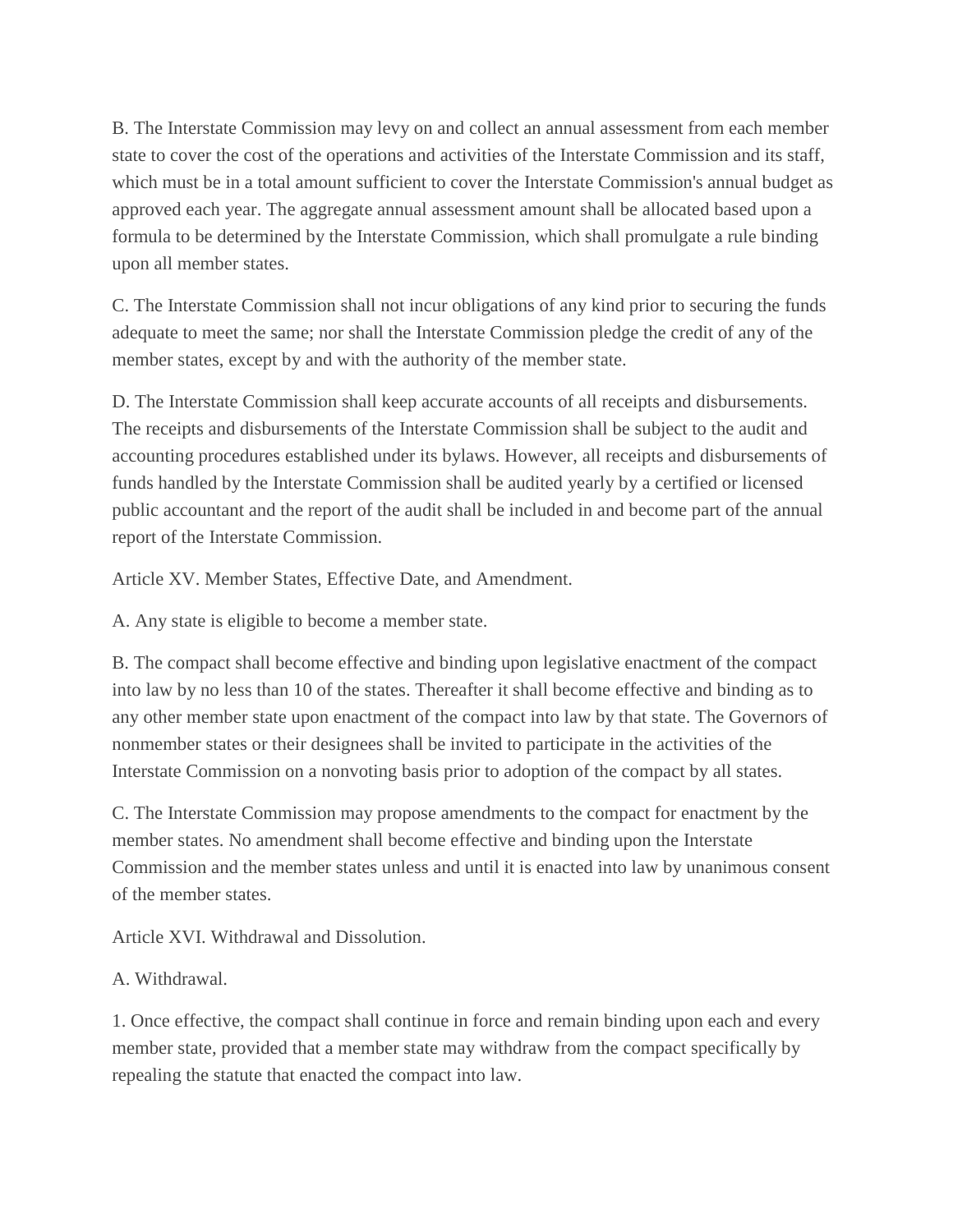2. Withdrawal from this compact shall be by the enactment of a statute repealing the same.

3. The withdrawing state shall immediately notify the chairperson of the Interstate Commission in writing upon the introduction of legislation repealing this compact in the withdrawing state. The Interstate Commission shall notify the other member states of the withdrawing state's intent to withdraw within 60 days of its receipt thereof.

4. The withdrawing state is responsible for all assessments, obligations, and liabilities incurred through the effective date of withdrawal, including obligations the performance of which extends beyond the effective date of withdrawal.

5. Reinstatement following withdrawal of a member state shall occur upon the withdrawing state reenacting the compact or upon such later date as determined by the Interstate Commission.

B. Dissolution of compact.

1. This compact shall dissolve effective upon the date of the withdrawal or default of the member state that reduces the membership in the compact to one member state.

2. Upon the dissolution of this compact, the compact becomes null and void and shall be of no further force or effect and the business and affairs of the Interstate Commission shall be concluded and surplus funds shall be distributed in accordance with the bylaws.

Article XVII. Severability and Construction.

A. The provisions of this compact shall be severable and if any phrase, clause, sentence, or provision is deemed unenforceable, the remaining provisions of the compact shall be enforceable.

B. The provisions of this compact shall be liberally construed to effectuate its purposes.

C. Nothing in this compact shall be construed to prohibit the applicability of other interstate compacts to which the states are members.

Article XVIII. Binding Effect of Compact and Other Laws.

A. Other laws.

1. Nothing herein prevents the enforcement of any other law of a member state that is not inconsistent with this compact.

2. All member states' laws conflicting with this compact are superseded to the extent of the conflict.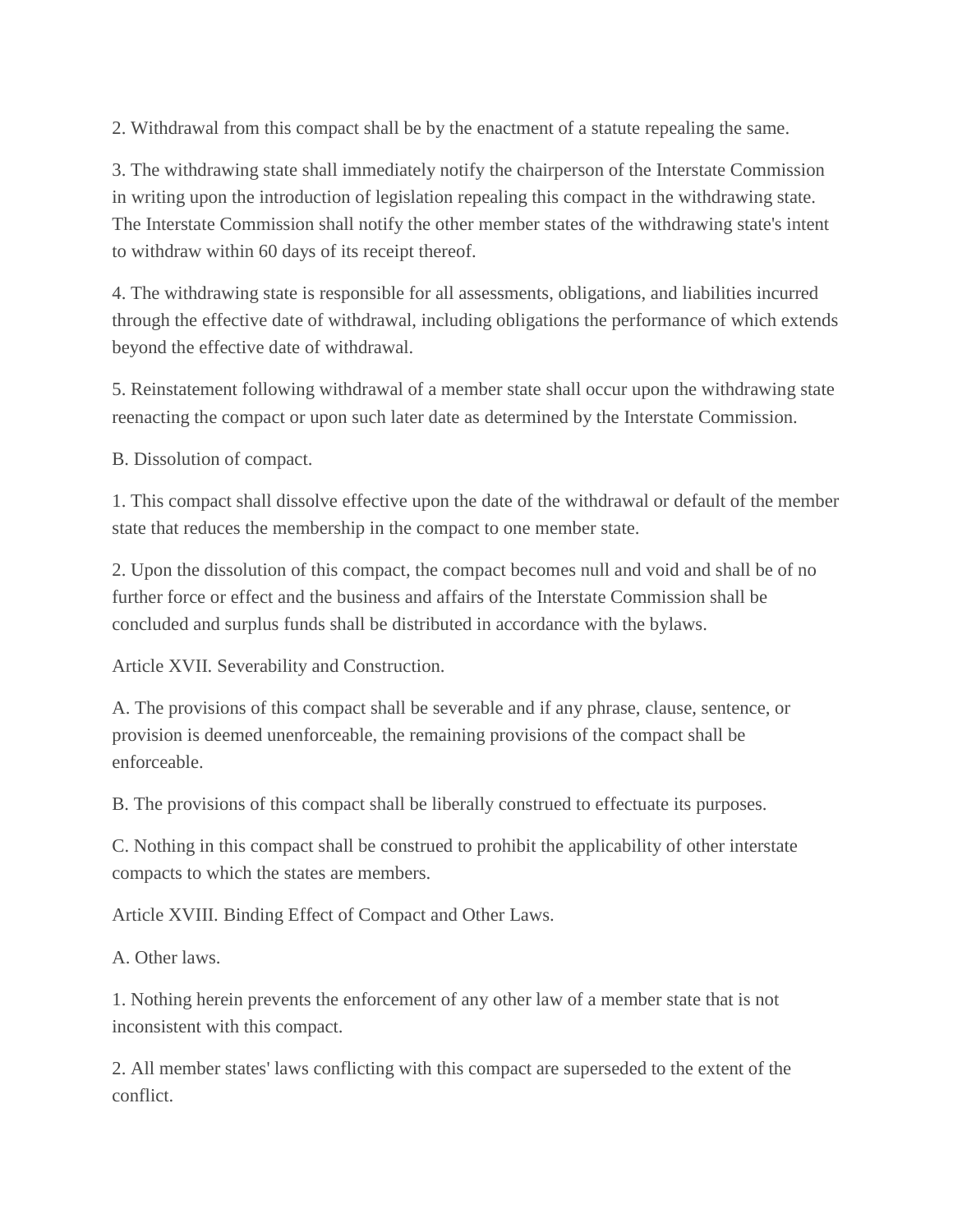B. Binding effect of the compact.

1. All lawful actions of the Interstate Commission, including all rules and bylaws promulgated by the Interstate Commission, are binding upon the member states.

2. All agreements between the Interstate Commission and the member states are binding in accordance with their terms.

3. In the event any provision of this compact exceeds the constitutional limits imposed on the legislature of any member state, such provision shall be ineffective to the extent of the conflict with the constitutional provision in question in that member state.

## § 22.1-361. Virginia Council on the Interstate Compact on Educational Opportunity for Military Children.

In accordance with the Interstate Compact on Educational Opportunity for Military Children, there is hereby created the Virginia Council on the Interstate Compact on Educational Opportunity for Military Children, hereinafter referred to in this section as the "Virginia Council." The Virginia Council shall consist of one member of the House of Delegates, to be appointed by the Speaker of the House of Delegates; one member of the Senate, to be appointed by the Senate Committee on Rules; five nonlegislative citizen members, including the Superintendent of Public Instruction and one representative from a military installation in Virginia, to be appointed by the Governor; the superintendent of a school district with a high concentration of military children, to be appointed by the Superintendent of Public Instruction; and also the Governor, or his designee. The Department of Education shall employ a military family education liaison to provide staff support to the Virginia Council and to assist military families and the state in facilitating the implementation of this compact.

Legislative members shall serve terms coincident with their terms of office. Nonlegislative citizen members shall serve at the pleasure of the Governor. All members may be reappointed. Appointments to fill vacancies, other than by expiration of a term, shall be made for the unexpired terms. Vacancies shall be filled in the same manner as the original appointments.

The Governor shall designate one member of the Virginia Council to serve as compact chairman for a two-year term. The Virginia Council shall meet on the call of the chairman or at the request of a majority of members. A majority of members shall constitute a quorum. The Virginia Council may consider any and all matters related to the Interstate Compact on Educational Opportunity for Military Children or the general activities and business of the organization and shall have the authority to represent the Commonwealth in all actions of the Compact.